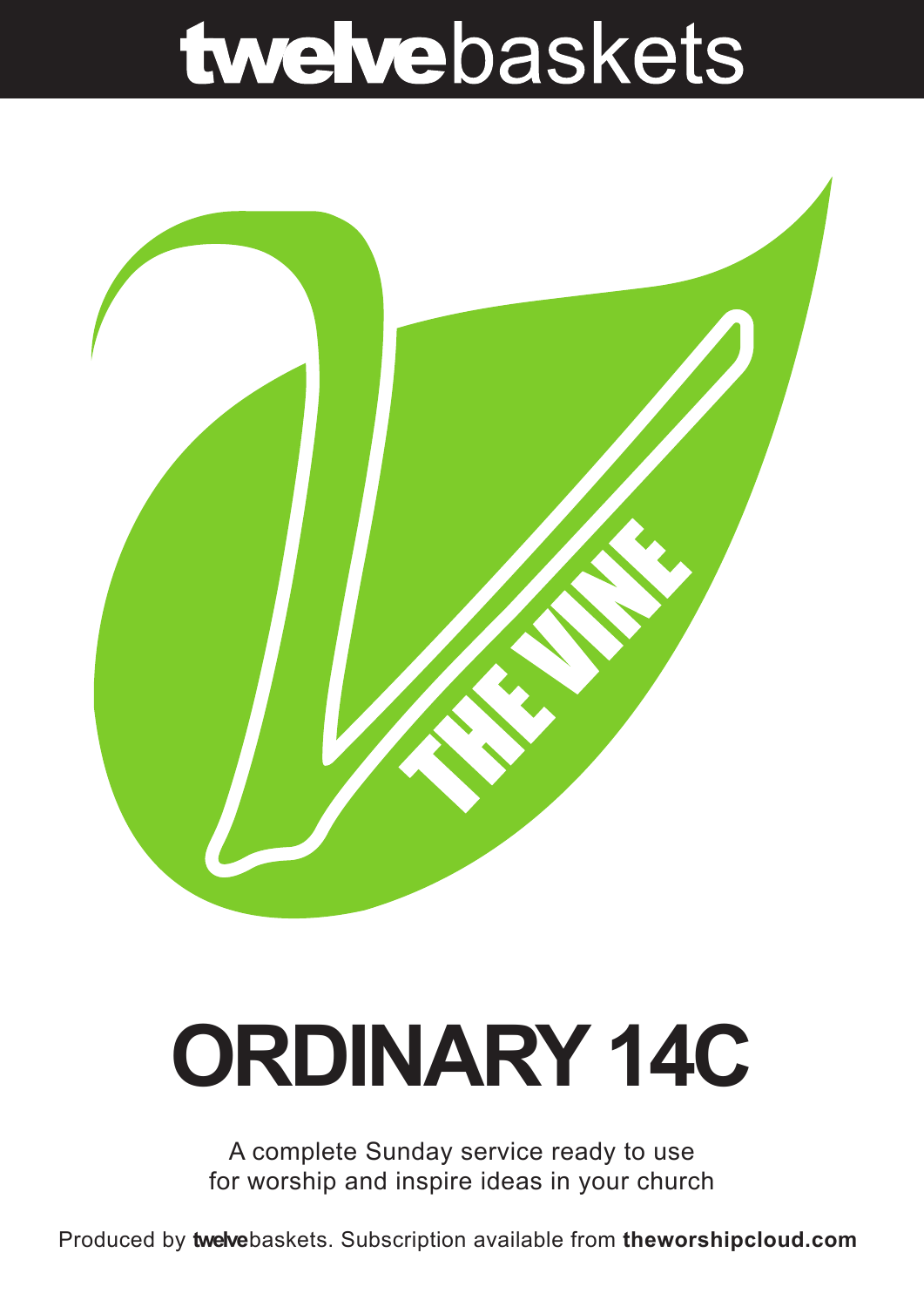**Ordinary 14 - Year C**  3rd July 2022

### **Order of Service**

Call to worship **Hymn: 401 STF – Come, sinners, to the gospel feast OR 462 STF – Come with me, come wander**  Opening Prayers All Age Talk **Hymn: 404 STF – God's spirit is in my heart OR 596 STF – Now let us from this table rise**  Readings: 2 Kings 5:1-14; Galatians 6:7-16; Luke 10:1-11, 16-20 **Hymn: 367 STF – When I was lost, you came and rescued me OR 416 STF – There's a wideness in God's mercy**  Reflections on the readings **Hymn: STF 699 – God of Justice OR STF 693 – Beauty for Brokenness**  Intercessions The Lord's Prayer Offering / collection Blessing the offering **Hymn: 462 STF – Come with me, come wander OR 239 STF – Sent by the Lord am I Blessing** 

The Vine Services are compiled and produced by twelvebaskets.

**Many more resources and inspiration for this week's lectionary, leading worship and other church use are available on www.theworshipcloud.com.**

Copyright for content is retained by the original author / contributor.



### **www.theworshipcloud.com**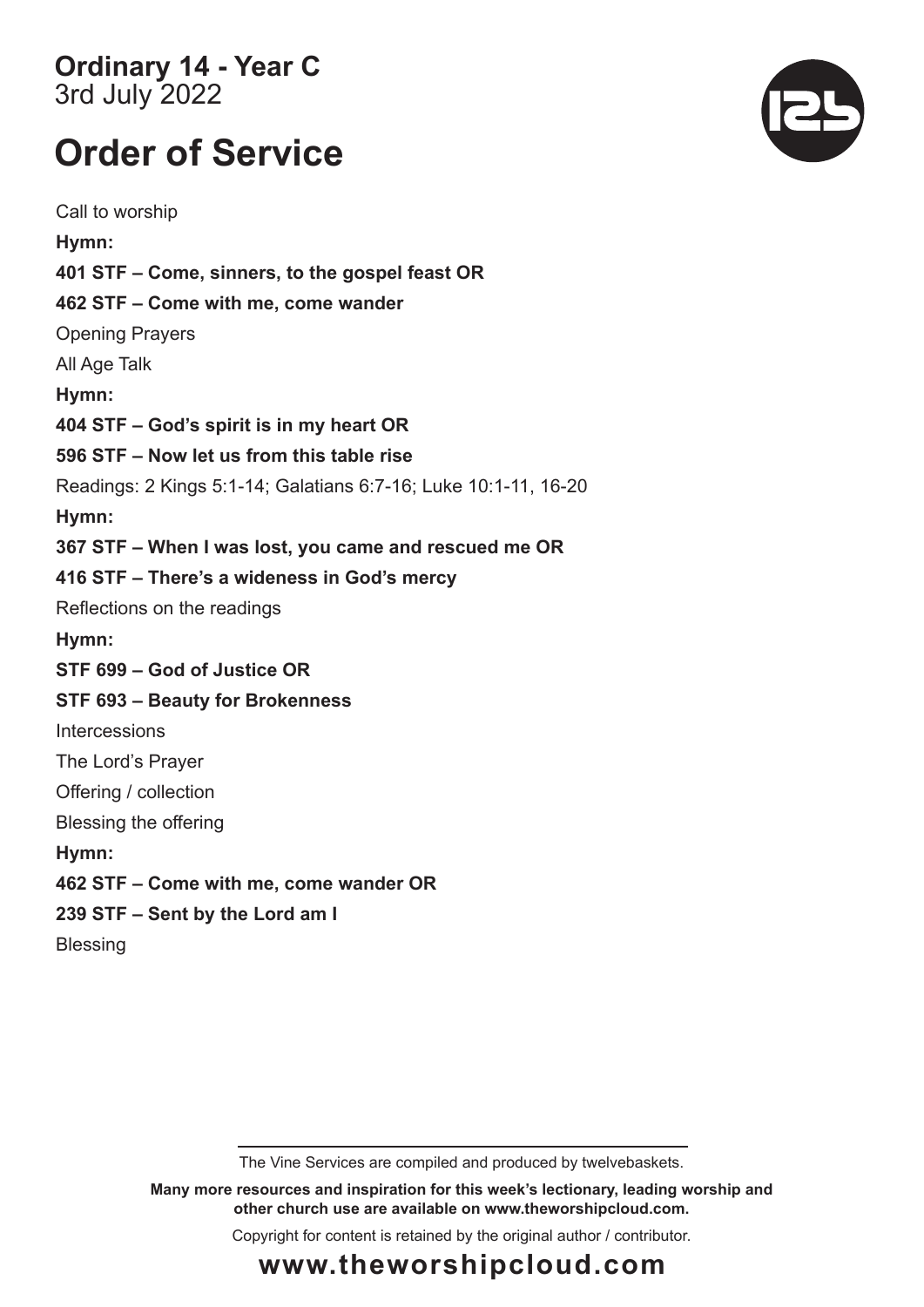#### **Call to worship**

Living God

As I come to connect with you in worship today I hold a moment or two of silence

To gather my thoughts and feelings so that I might bring them to you

To pay attention to the sounds, sights and smells that surround me and know that they interest you

To consider all that might be required of me and willingly come to you

All this I offer as we meet today

<span id="page-2-2"></span>Amen<sup>[1](#page-2-0)</sup>

#### **Hymn:**

401 STF – Come, sinners, to the gospel feast OR 462 STF – Come with me, come wander

#### **Opening Prayers**

The Harvest is plentiful, but the workers are few. Who shall answer the call? *I shall answer the call to work the harvest field.*

The Lord says "Peace to this House."

*Peace be upon you as peace is upon us, the harvest workers.*

We welcome all those who are gathered, be you here physically, virtually or joining in spirit.

*We welcome you here in this place.*

And what do we say to those gathered here? *The Kingdom of God has come near to you.*

<span id="page-2-3"></span>Amen.*[2](#page-2-1)*

#### **All Age Talk**

When you think about God – where do you think God is?

*[Ask people to reflect, to shout out different answers]*.

There are no right or wrong answers there, and for many centuries we have thought about God as distant – as somehow 'in the sky' or you hear expressions like 'God is in his heaven'. Perhaps you picture something like the Monty Python and the Holy Grail kind of God – where the clouds part and a large man in a white beard shouts down from the sky...

Certainly there are parts of the Bible that encourage us to think of God as large, as Creator, as majestic – and probably even a little bit scary. Lots of the Old Testament paints a picture

<span id="page-2-0"></span>[<sup>1</sup>](#page-2-2) Call to Worship written by Jane Bingham

<span id="page-2-1"></span>Opening prayers written by Tim Annan *[2](#page-2-3)*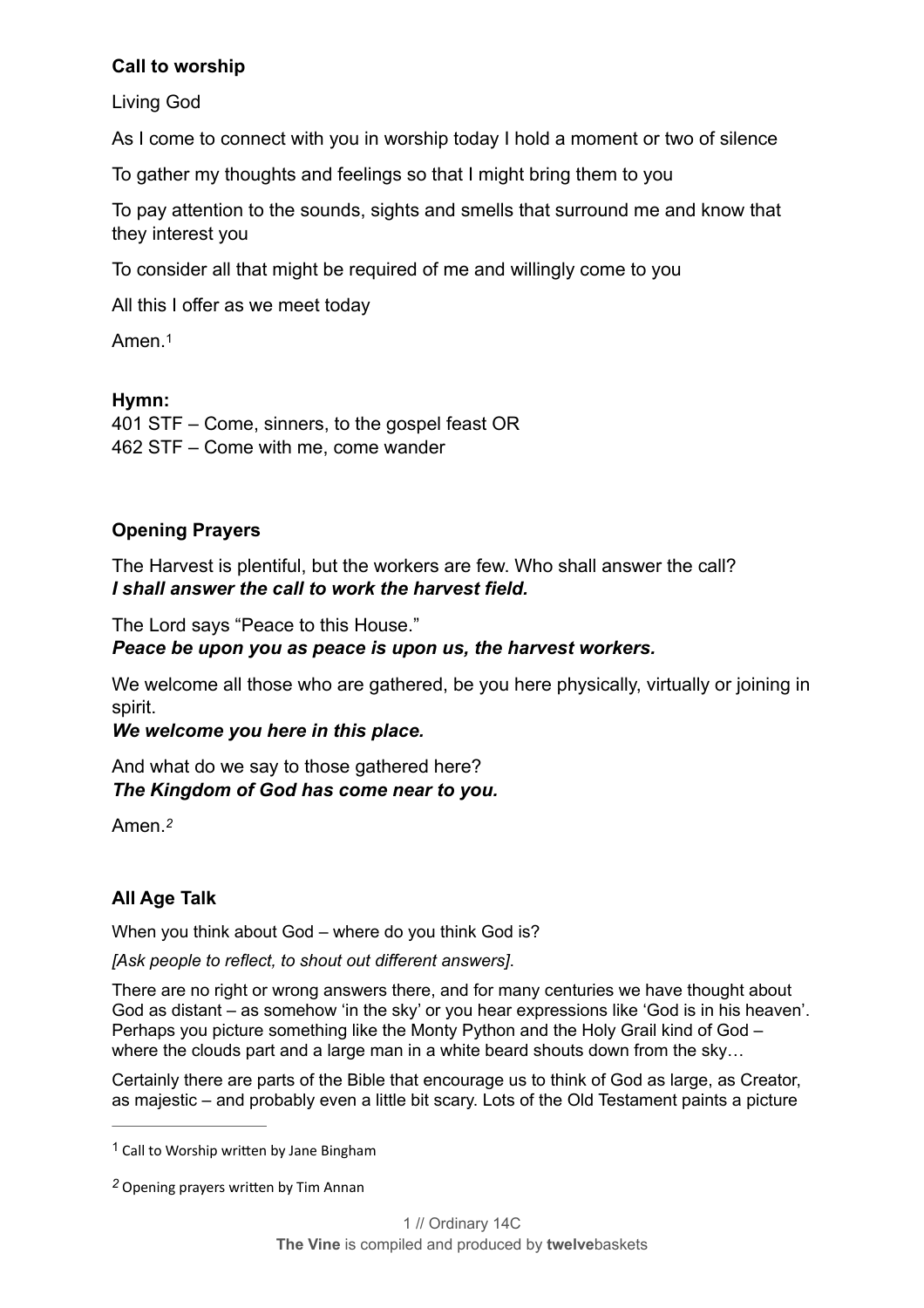of a distant Creator, who was walking in the Garden of Eden in the beginning, but then withdrew to the skies and only appeared every now and then.

However, the Christian Church exists to celebrate and remind us that God has come close. That is what the Jesus stories are for – they are stories about God's desire to be with us, to be like us, to walk amongst us, to go through difficult times like us, to have friends like us, and to love one another like us.

Later on in our service, in our Gospel reading, we will hear one of the many times when Jesus says 'the Kingdom of God has come near'. It is one of his great themes, one of the things he is repeating all the time – that in him, God is close.

So this week, in all that you might be going through, in any challenges you might face, in all your relationships, conversations, actions and playing – God is close. Let's not worry so much. Let's not feel so alone. Let's not get carried away by all the negativity of the world. Our God is close. God has come to be with us, and God is here to stay. Can we listen for God's voice? Can we show God's love to all the people we meet?

Let it be so for me, and let it be so for all of us.

In Jesus' name.

<span id="page-3-2"></span>Amen.[3](#page-3-0)

#### **Hymn:**

404 STF – God's spirit is in my heart OR 596 STF – Now let us from this table rise

**Readings**: 2 Kings 5:1-14; Galatians 6:7-16; Luke 10:1-11, 16-20

#### **Hymn:**

367 STF – When I was lost, you came and rescued me OR 416 STF – There's a wideness in God's mercy

#### **Reflections on the reading**

*"It was nevertheless considered part of a Jedi's responsibility to train the next generation of the Order. Apprentices would often go on missions with their masters.["4](#page-3-1)*

<span id="page-3-3"></span>*" Is not this the carpenter's son?" – Matthew 13:55*

*"Jesus said to them, "Very truly, I tell you, the Son can do nothing on his own, but only what he sees the Father doing; for whatever the Father does, the Son does likewise.'" – John 5:19*

<span id="page-3-0"></span> $3$  All Age Talk written by Tim Baker

<span id="page-3-1"></span>https://starwars.fandom.com/wiki/Padawan *[4](#page-3-3)*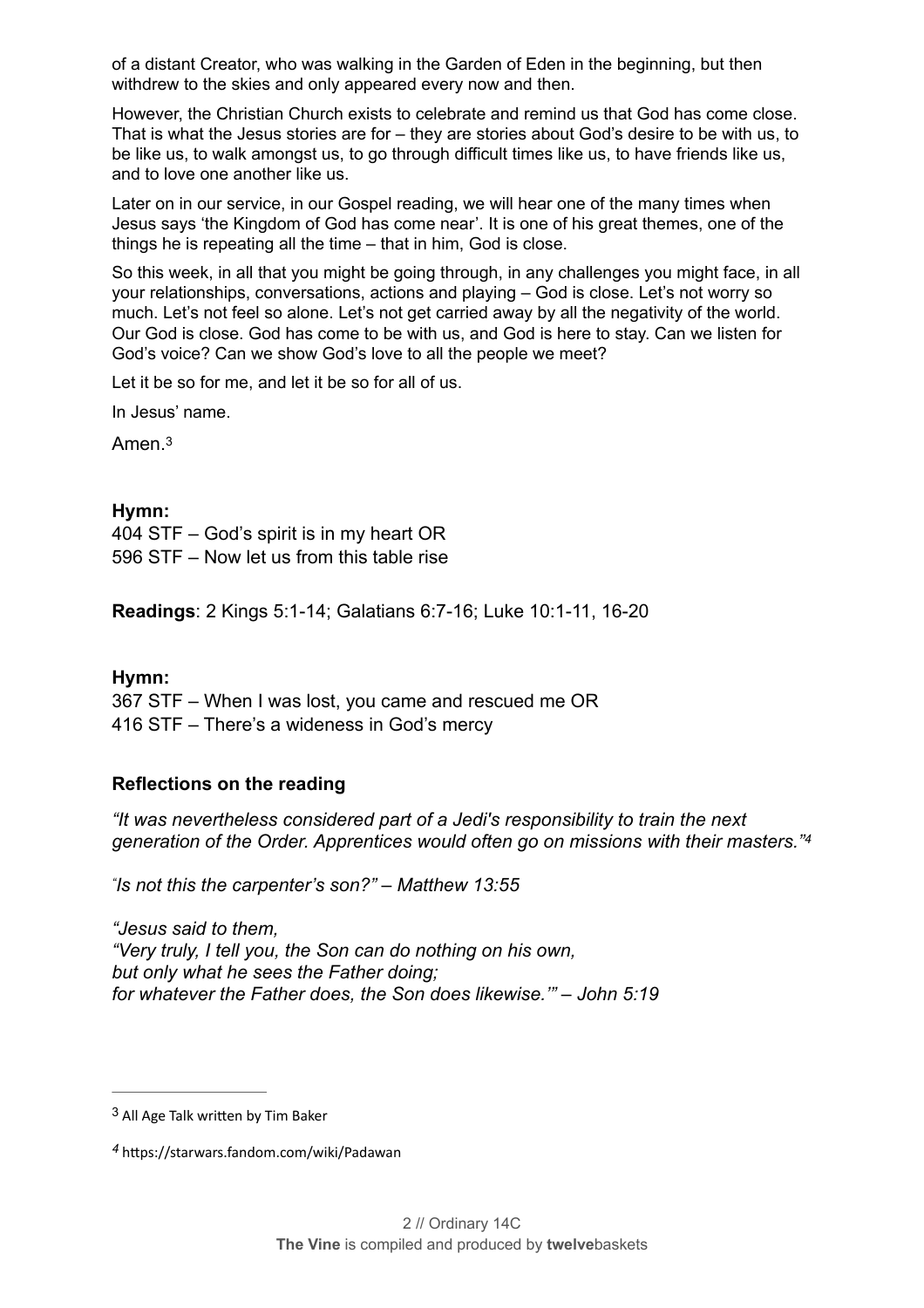Joseph, Jesus, and even Jedis from the *Star Wars* franchise have all been apprentices. Who has nurtured you? We can spend a moment or two bringing those people to mind and thanking God for them.

In this week's Gospel reading, we learn about the apprenticeship of those first disciples of Jesus.

- How might their experience inform us as disciples, pupils, apprentices of Jesus today?
- How might we seek to nurture and apprentice others as the mission of proclaiming the kingdom of God is passed from generation to generation?

There have been people following Jesus since his ministry began after his baptism. People listening, observing, and taking in what he said and did. In the verses preceding this week's reading, the followers have seen Jesus demonstrating how he went about his mission of proclaiming the kingdom of God. Now, Jesus commissions them to go and to continue his ministry of proclaiming the kingdom of God. He gives them final instructions about what to take with them, what to say, what they should focus on… They go… Then they return to report back and receive a debrief from Jesus. After being nurtured, after learning, the disciples are sent out on mission. Do you think the balance is right in the discipleship of your church between nurturing existing followers and going out to proclaim the kingdom of God?

Jesus sends out 70 (in the Hebrew Bible) or 72 (in the Greek translation of the Hebrew Bible) of his followers ahead of him as they journey towards Jerusalem. Within the Jewish tradition, the number seventy was a used to signify the number of nations of the earth based on Genesis chapter 10. Like those of us who tune in to see who gets fired at the end of the BBC television show *The* Apprentice, perhaps the author of Luke's gospel liked a bit of anticipation too – the sending of the seventy can be seen as an anticipation of the time when the Church would go to proclaim the kingdom of God to all the nations of earth. For the author of this week's Vine reflection, there are also sadly things to repent about how some of that mission has been carried by the Church in the name of Christendom and earthly empires, to the devastation of Indigenous cultures… Jesus however is clear about what an initial evangelistic or missional approach should look and sound like:

*"Whatever house you enter, first say, 'Peace to this house!"' – Luke 10:5*

The offering of peace as a greeting is part of the Jewish tradition yet, if the offer of peace is received and accepted, then such a greeting also becomes a sign that the blessings of the kingdom of God – love, justice, and peace – are also manifested here.

A child of peace has been found and the mission of proclaiming the kingdom of God now moves from the individual to the family as:

*"The house where a son of peace has been found is to become a stable base of operations for the messenger. He is to be sustained there as one of the household. He is to receive this provision as God's payment to his harvest worker."*

Thinking of opportunities today for offering peace and receiving hospitality as manifestations of the kingdom of God, I wonder what the experience has been within your church community of welcoming those fleeing the invasion and war in Ukraine?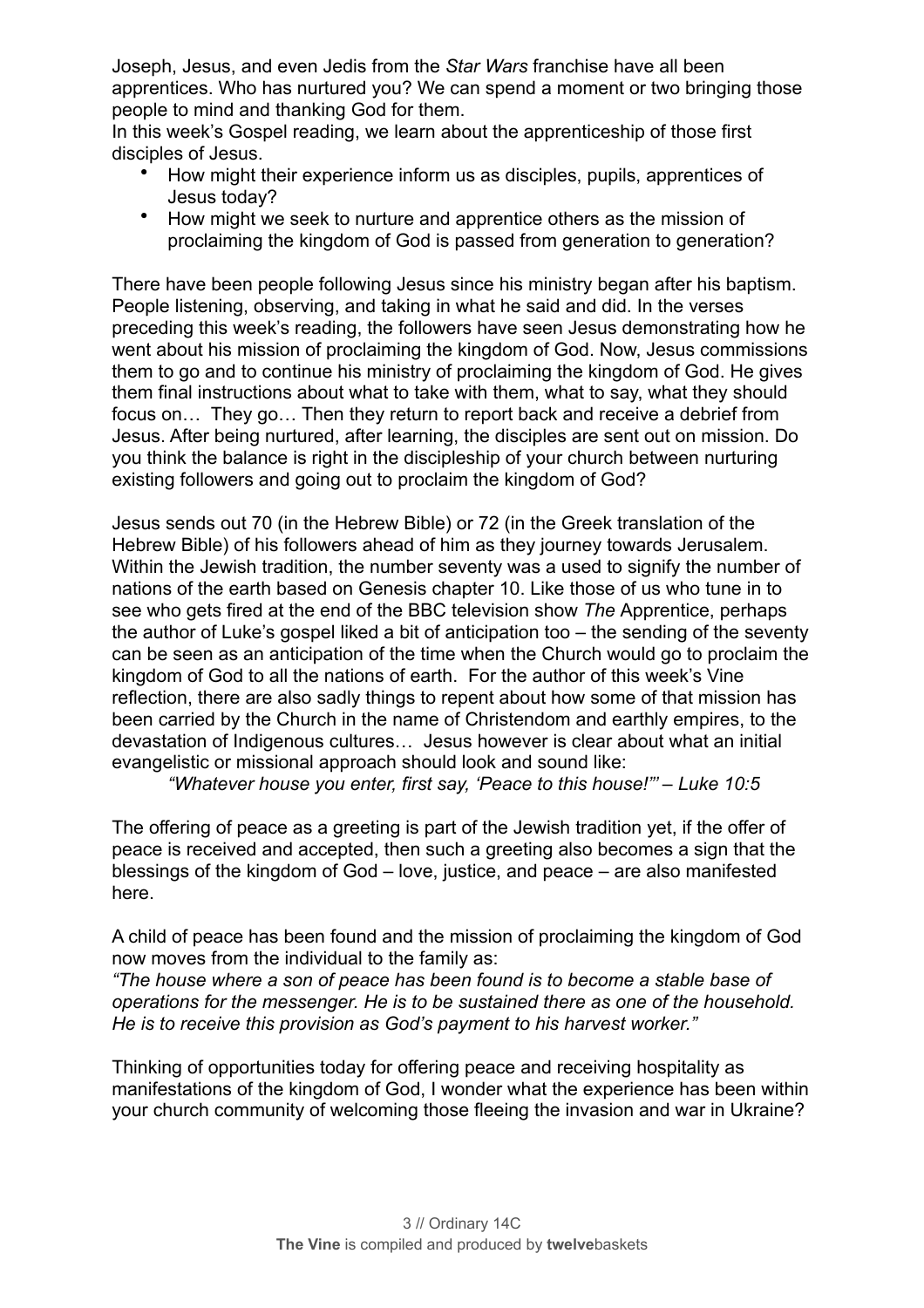Families I have spoken to who are hosting Ukrainian guests talk about a gratitude for a place of sanctuary as well being blessed in return by the presence of their guests as part of their family.

From individual to the family, the focus for mission then broadens again to encompass the whole community.

- What is your church's sense of mission to the wider community beyond the church family or building?
- Are there signs of God's kingdom you can notice beyond the church? If so, how might you and your church join in with these aspects of God's mission?

Jesus makes it clear to all who would follow him that continuing his mission of proclaiming the kingdom of God is not always going to be easy or well received. Are there are areas of your church's current mission where perhaps it feels like wet, heavy dust clinging to your feet – weighing and slowing you down? Is it appropriate to wipe the dust off and move on? If we are feeling tired and weighed down in our mission, then the reading from Isaiah 66:10-14 offers us a prayer and a promise of joy, comfort, nourishment, and sustenance as we seek to faithfully continue the ministry of Christ.

*"Lord, in your name even…" – Luke 10:17-18*

In all things, may we remember that mission of proclaiming the kingdom of God is not ours. It is Christ's. We are workers in the field to whom Jesus says, "You're hired!." Never fired (apart from by a heart strangely warmed). So, may we go in the name of the Lord to be bearers of peace and – one child of peace, one family, one community at a time – love shall continue to grow as people are re-membered into God's family as citizens of God's kin-dom community.

<span id="page-5-1"></span>Amen.[5](#page-5-0)

**Hymn:**

STF 699 – God of Justice OR STF 693 – Beauty for Brokenness

#### **Prayers of intercession**

Grace to you and Grace to us as we are gathered here this day.

We are here, a part of this world, and see the beauty and the harm that has happened in this past week.

We see the images of families displaced by war, hunger, or the dream of a better life. The people who wait for their food from the FoodBank, the parents who skip meals to feed their children. The houses we walk past in the streets that don't heat their houses for the fear of the bill to follow. The worries that we have and share, and those that we don't…

#### *(Pause)*

…We bring them all to you God.

<span id="page-5-0"></span><sup>&</sup>lt;sup>[5](#page-5-1)</sup> Reflection written by James Morley